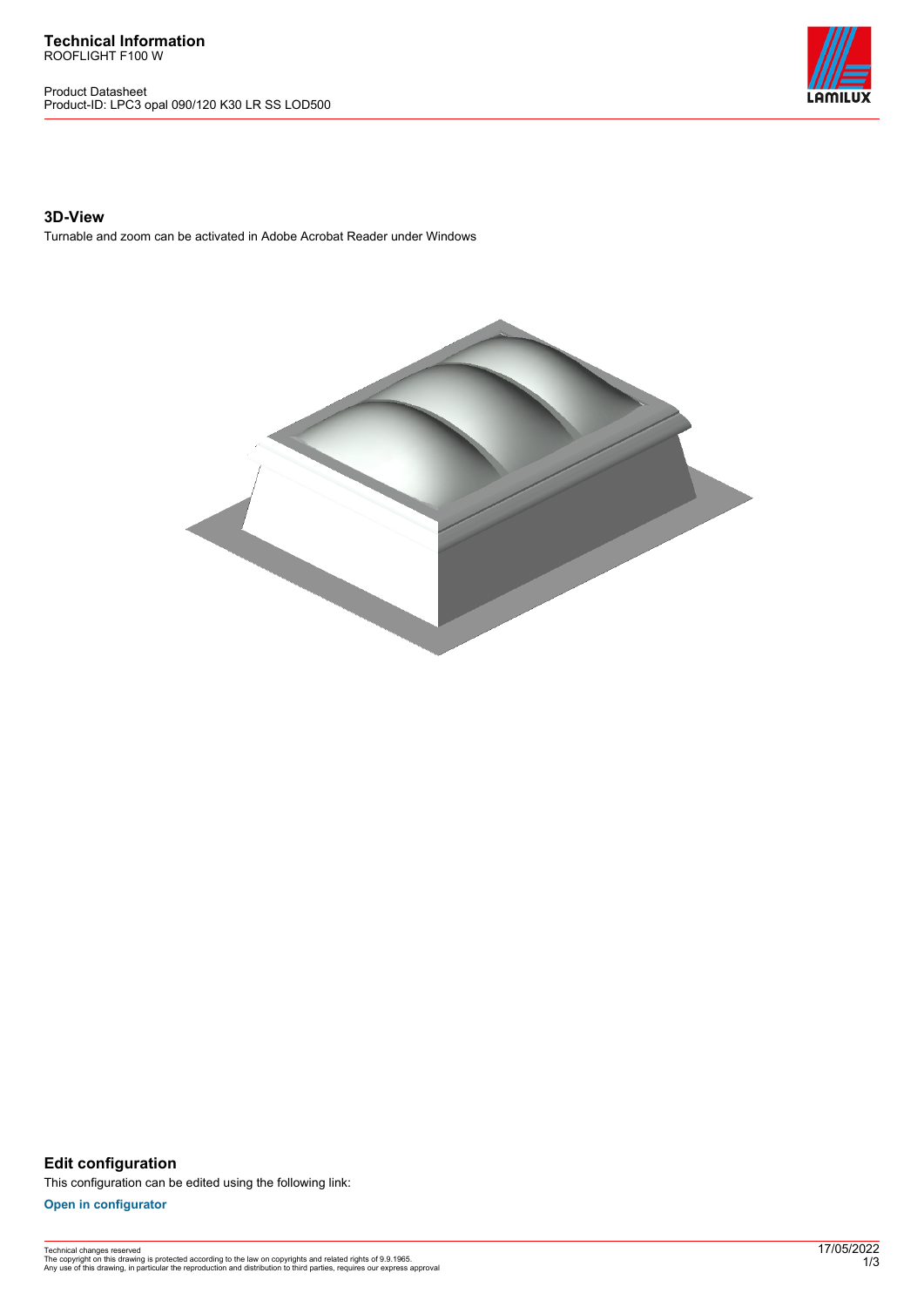Product Datasheet Product-ID: LPC3 opal 090/120 K30 LR SS LOD500



## **Product Features**

| <b>Attribute</b>                                    | <b>Value</b>                                                                 |
|-----------------------------------------------------|------------------------------------------------------------------------------|
| ROOFLIGHT F100 W                                    |                                                                              |
| product ID                                          | LPC3 opal 090/120 K30 LR SS LOD500                                           |
| level of detail                                     | <b>LOD 500</b>                                                               |
|                                                     | lower LOD value = simplified selection and reduced                           |
|                                                     | geometry                                                                     |
| <b>UPPER PART</b>                                   |                                                                              |
| order size, top roof edge size (OKD) [cm]           | 90 / 120                                                                     |
| clear dimension (LM) [cm]                           | 72/102                                                                       |
| exit hatch                                          | no exit hatch                                                                |
| glazing                                             |                                                                              |
| heat transition Ut [W/m <sup>2</sup> K]             | $1.8 - 2.0$                                                                  |
| material                                            | dome impact-resistant, high temperature resistant                            |
| transparency                                        | opal                                                                         |
|                                                     | triple glazing                                                               |
| <b>UPSTAND</b>                                      |                                                                              |
| type of upstand                                     | GRP upstand                                                                  |
| height [cm]                                         | 30                                                                           |
| features                                            |                                                                              |
| better heat insulation upstand                      | no                                                                           |
| suspension lip for storage of the roof line         | no                                                                           |
| PVC rail                                            | no                                                                           |
| heat insulated foot flange                          | no                                                                           |
| <b>DRIVE</b>                                        |                                                                              |
| type of drive                                       | without                                                                      |
| YOUR CONFIGURATION HAS THE FOLLOWING QUALITIES      |                                                                              |
| OKD width                                           | 90 cm                                                                        |
| OKD length                                          | 120 cm                                                                       |
| LM width                                            | 72 cm                                                                        |
| LM length                                           | 102 cm                                                                       |
| height of upstand                                   | 30 cm                                                                        |
| thermal transition Ut                               | ca. 2.0 W/(m <sup>2</sup> K)                                                 |
| noise insulation level Rw,p                         | ca. 21 dB                                                                    |
| light transmission T                                | ca. 42 %                                                                     |
| energy transmission g                               | ca. 42 %                                                                     |
| product standard                                    | <b>EN 1873</b>                                                               |
| fall-through protection                             | fall-through proof for one year from production ((according<br>to GS BAU 18) |
| construction material class upstand                 | E (according to EN 13501-1)                                                  |
| construction material class glazing                 | E, d0 (nach EN 13501-1)                                                      |
| hail resistance class (glazing, tightness)          | HW3 (according to VKF standard)                                              |
| hail resistance class (glazing, light transmission) | HW3 (according to VKF standard)                                              |